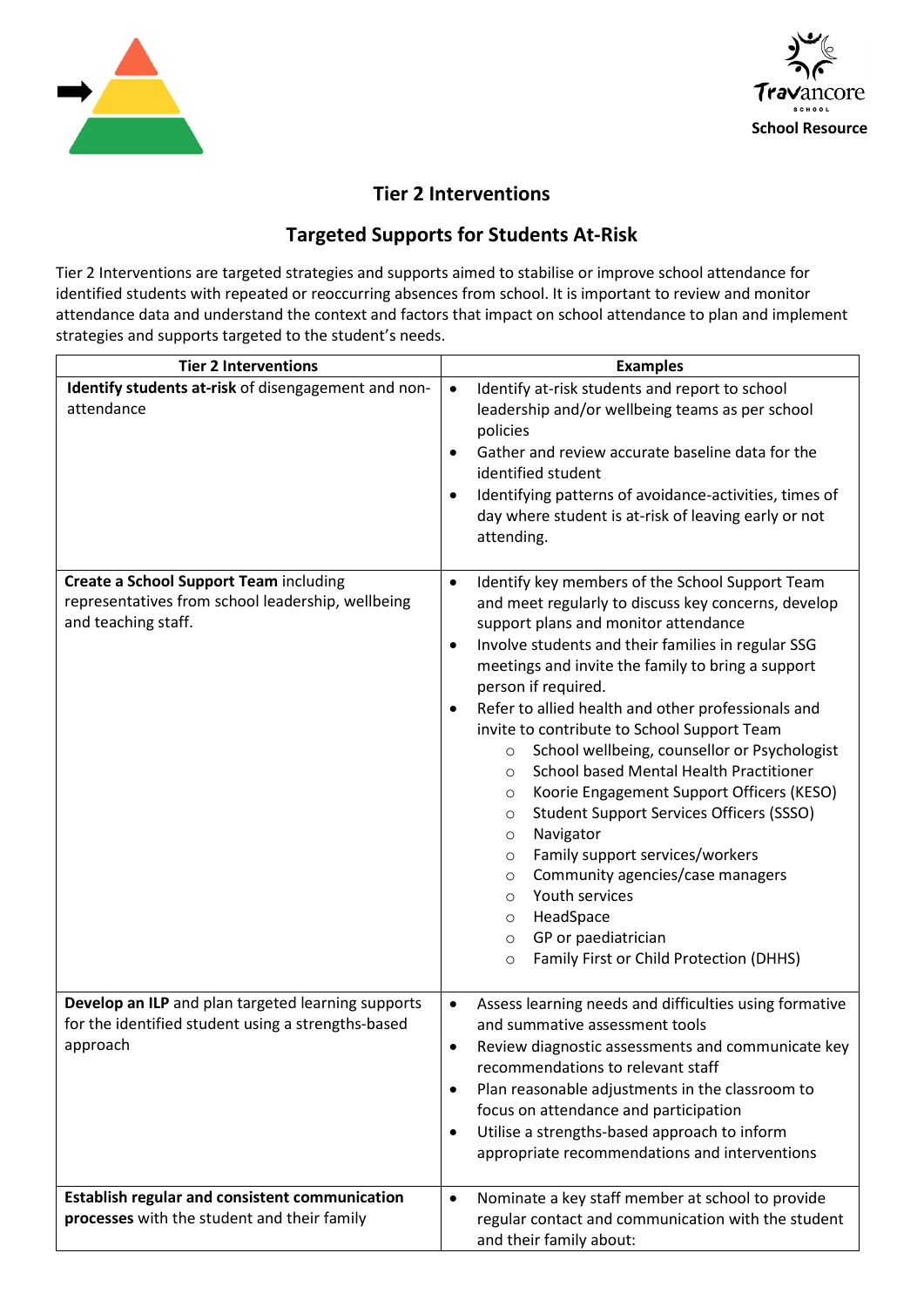



|                                                                                                                                                          | work to complete<br>$\circ$<br>return to school plans<br>$\circ$<br>how to use support strategies at school<br>$\circ$<br>successes<br>$\circ$<br>key concerns<br>$\circ$<br>Provide daily or weekly personalised phone calls and<br>emails with the student and their family<br>Support the family to implement consistent routines<br>$\bullet$<br>at home<br>morning and evening routines<br>$\circ$<br>sleep routines<br>$\circ$<br>screen time<br>$\circ$<br>exercise and diet<br>$\circ$                                                                                                                                                              |
|----------------------------------------------------------------------------------------------------------------------------------------------------------|-------------------------------------------------------------------------------------------------------------------------------------------------------------------------------------------------------------------------------------------------------------------------------------------------------------------------------------------------------------------------------------------------------------------------------------------------------------------------------------------------------------------------------------------------------------------------------------------------------------------------------------------------------------|
| Use Student Voice and Agency to understand the<br>student's experience of school and create<br>opportunities for student ownership in decision<br>making | Student voice tools<br>$\bullet$<br>Meetings and interviews with the student<br>$\bullet$<br>Ask students to identify safe/unsafe spaces at school<br>٠<br>Observe the student's patterns of behaviours around<br>٠<br>school preparation and school entry behaviours<br>Set individual goals with students to develop their ILP<br>٠<br>School Refusal Assessment Scale - Revised (Kearney,<br>$\bullet$<br>2002)<br>Involve student in planning and decision making<br>$\bullet$<br>about their timetable, subjects and preferences.                                                                                                                      |
| Identify and reduce obstacles to attendance                                                                                                              | Communicate student ILP, reasonable adjustments<br>$\bullet$<br>and helpful strategies with classroom teachers<br>Consider and address possible transport issues<br>٠<br>Plan a structured and safe arrival at school including<br>٠<br>buffer activities, check in staff and organisational<br>skills<br>Plan structured activities or safe spaces during break<br>times.<br>Encourage any appointments to be scheduled outside<br>$\bullet$<br>of school hours<br>Consider and address competing explanations for<br>$\bullet$<br>absenteeism such as learning difficulties, caring for<br>family members, bullying or conflict situations with<br>peers. |
| <b>Establish positive peer and adult connections</b>                                                                                                     | Nominate a key staff member to build and maintain a<br>$\bullet$<br>trusting relationship and ask student to identify key<br>support staff.<br>Create opportunities for the identified student to<br>٠<br>positively interact with peers and stay connected<br>with friends at school.                                                                                                                                                                                                                                                                                                                                                                      |
| Develop alternative timetables and provide<br>options                                                                                                    | Develop and monitor a modified or flexible timetable<br>$\bullet$<br>- prioritise preferred subjects and withdraw student<br>from subjects that may be especially challenging                                                                                                                                                                                                                                                                                                                                                                                                                                                                               |